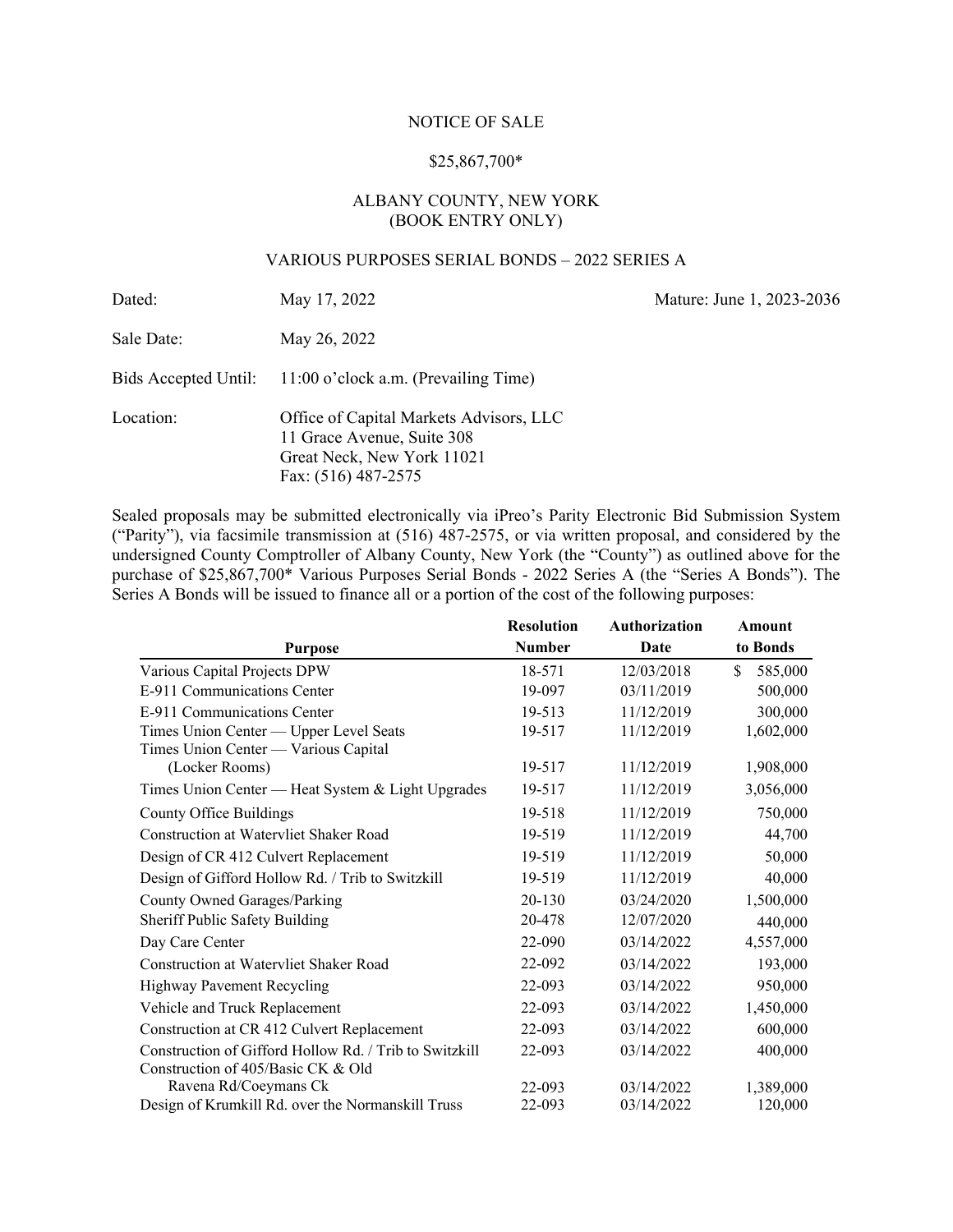|                                                                            | <b>Resolution</b> | Authorization | Amount       |
|----------------------------------------------------------------------------|-------------------|---------------|--------------|
| <b>Purpose</b>                                                             | <b>Number</b>     | Date          | to Bonds     |
| Design of Various Bridge Deck Replacements                                 | 22-093            | 03/14/2022    | 80,000       |
| Construction of New Garage Buildings/Office Space                          | 22-093            | 03/14/2022    | 2,000,000    |
| Times Union Center — LED Expansion<br>Times Union Center — Various Capital | 22-094            | 03/14/2022    | 2,403,000    |
| (Locker Rooms)                                                             | 22-095            | 03/14/2022    | 350,000      |
| Green Initiatives                                                          | $22 - 100$        | 03/14/2022    | 600,000      |
|                                                                            |                   | Totals:       | \$25,867,700 |

The Series A Bonds will be valid and legally binding general obligations of the County, for the payment of which the County will pledge its faith and credit. All the taxable real property in said County will be subject to the levy of ad valorem real estate taxes to pay the principal of the Series A Bonds and the interest thereon, without limitation as to rate or amount (subject to the limitations of Chapter 97 of the 2011 Laws of New York).

The Series A Bonds are payable in annual installments which, together with interest thereon, are expected to provide for substantially level or declining annual debt service with respect to the Series A Bonds, as defined and described in paragraph d of Section 21.00 of the New York Local Finance Law, on June 1 in each year as follows:<sup>\*</sup>

| Year | Principal Amount* | Year | Principal Amount* |
|------|-------------------|------|-------------------|
| 2023 | \$1,127,700       | 2030 | \$1,875,000       |
| 2024 | 1,570,000         | 2031 | 1,940,000         |
| 2025 | 1,615,000         | 2032 | 2,010,000         |
| 2026 | 1,660,000         | 2033 | 2,080,000         |
| 2027 | 1,710,000         | 2034 | 2,155,000         |
| 2028 | 1,760,000         | 2035 | 2,235,000         |
| 2029 | 1,815,000         | 2036 | 2,315,000         |

\* The aggregate par amount of Series A Bonds may be decreased in an amount not in excess of the premium offered by the successful bidder and the amount of each annual maturity, as set forth herein, may be adjusted to the extent necessary, in order that the total proceeds, which include the total par amount of the Series A Bonds plus the original issue premium, if any, received by the Town does not exceed the maximum amount permitted under applicable provisions of the Internal Revenue Code of 1986, as amended. The annual maturities of the Series A Bonds may also be adjusted for the purpose of attaining debt service that is substantially level or declining, as provided pursuant to Section 21.00(d) of the New York State Local Finance Law (the "Law"). Such adjustments will be made by 3:00 P.M. (Prevailing Time) on the day of the bid opening. The successful bidder may neither withdraw nor modify its bid as a result of any such post-bid adjustment. Any such adjustment shall be conclusive, and shall be binding upon the successful bidder. The Series A Bonds of each maturity, as adjusted, will bear interest at the same rate and must have the same initial reoffering yields as specified for that maturity in the Proposal for Series A Bonds submitted by the successful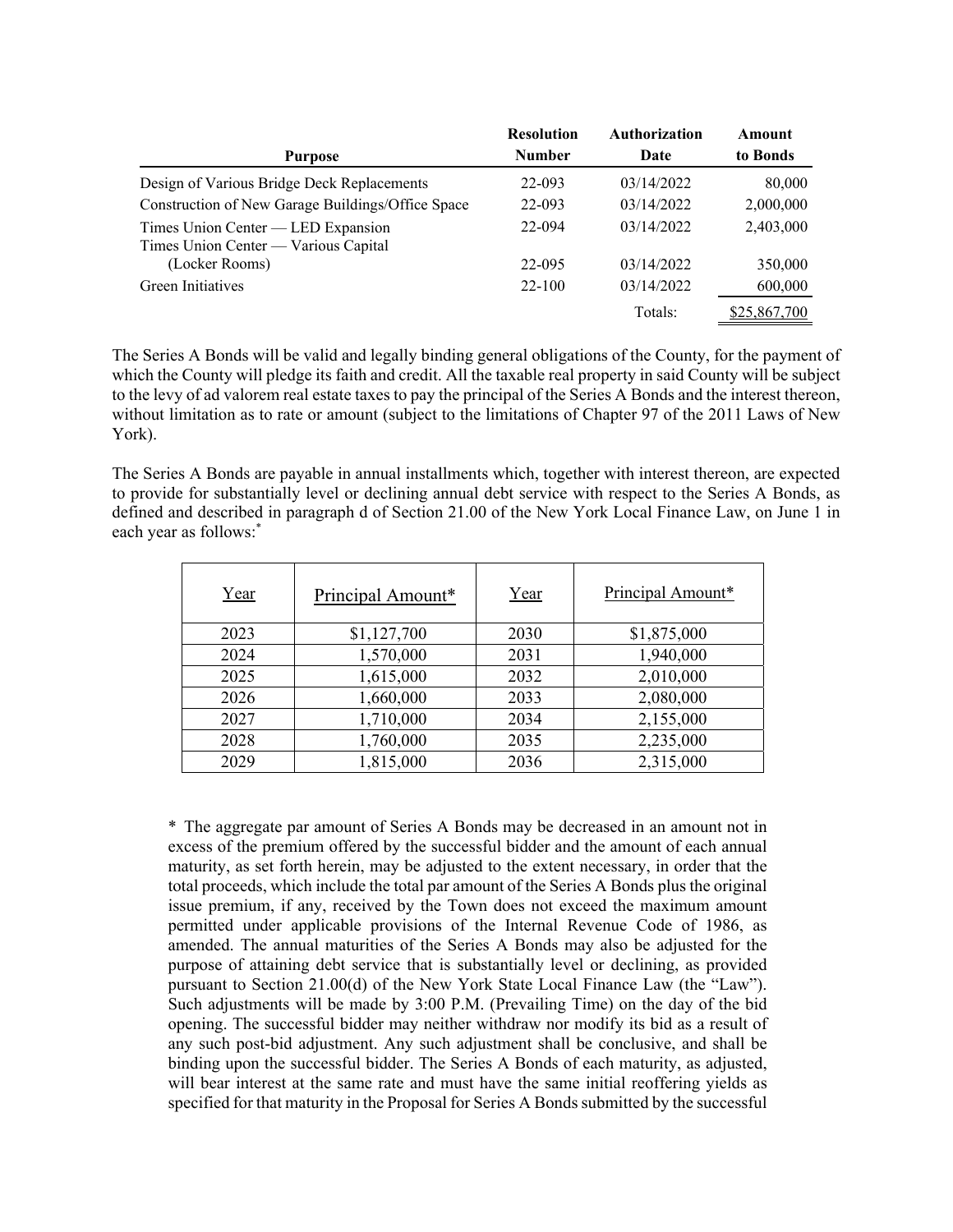bidder for the Series A Bonds. It is the intent of this provision to hold constant, on a per bond basis, the successful bidder's underwriting spread. However, the award will be made to the bidder whose bid produces the lowest true interest cost rate, calculated as specified below, solely on the basis of the Series A Bonds offered without taking into account any adjustment in the amount of Series A Bonds pursuant to this paragraph.

The Series A Bonds maturing on or before June 1, 2030 will not be subject to redemption prior to maturity. The Series A Bonds maturing on or after June 1, 2031 will be subject to redemption prior to maturity at the option of the County on any date on or after June 1, 2030, in whole or in part at par, and if in part in any order of their maturity and in any amount within a maturity (selected by lot within a maturity), at the redemption price of 100% of the par amount of the Series A Bonds to be redeemed, plus accrued interest to the date of redemption.

The County may select the maturities of the Series A Bonds to be redeemed prior to maturity and the amount to be redeemed of each maturity selected, as the County shall determine to be in the best interest of the County at the time of such redemption. If less than all of the Series A Bonds of any maturity are to be redeemed prior to maturity, the particular Series A Bonds of such maturity to be redeemed shall be selected by the County by lot in any customary manner of selection as determined by the County. Notice of such call for redemption shall be giving by transmitting such notice to the registered owner not more than sixty (60) days nor less than thirty (30) days prior to such date. Notice of redemption having been given as aforesaid, the Series A Bonds so called for redemption shall, on the date of redemption set forth in such call for redemption, become due and payable, together with accrued interest to such redemption date, and interest shall cease to be paid thereon after such redemption date.

The Series A Bonds will be dated the date of delivery and will mature on June 1 in the years and amounts stated above and will bear interest payable on June 1, 2023 and semi-annually thereafter on December 1 and June 1 in each year until maturity. The record date of the Series A Bonds will be the fifteenth day of the calendar month preceding each respective interest payment date. The Series A Bonds will be issued in registered form by means of a book-entry system with no physical distribution of bond certificates made to the public. One bond certificate for each maturity will be issued to The Depository Trust Company, New York, New York, or its nominee ("DTC") and immobilized in its custody. The book-entry system will evidence ownership of the Series A Bonds in the principal amount of \$5,000 or any integral multiple thereof, except for one odd denomination maturing in the year 2023, with transfer of ownership effected on the records of DTC and its participants pursuant to rules and procedures established by DTC and its participants. The successful bidder, as a condition to delivery of the Series A Bonds, shall be required to deposit the bond certificates with DTC, registered in the name of Cede & Co., its nominee, to be held in trust until maturity or earlier redemption. Interest on the Series A Bonds and the principal of the Series A Bonds will be payable to DTC or its nominee as registered owner of the Series A Bonds. Transfer of principal and interest payments to participants of DTC will be the responsibility of DTC; transfer of principal and interest payments to beneficial owners of the Series A Bonds by participants of DTC will be the responsibility of such participants and other nominees of beneficial owners. The County will not be responsible or liable for such transfer of payments or for maintaining, supervising, or reviewing the records maintained by DTC, its participants or persons acting through such participants.

Each proposal must be a bid of not less than \$25,867,700\* for all of the Series A Bonds. Each proposal must state in a multiple of one-hundredth of 1% or a multiple of one-eighth of 1%, the rate or rates of interest per annum which the Series A Bonds are to bear and may state different rates of interest for Series A Bonds maturing in different calendar years, provided, however, that only one rate of interest may be bid for all Series A Bonds maturing in any one calendar year. Variations in rates of interest so bid may be in any order.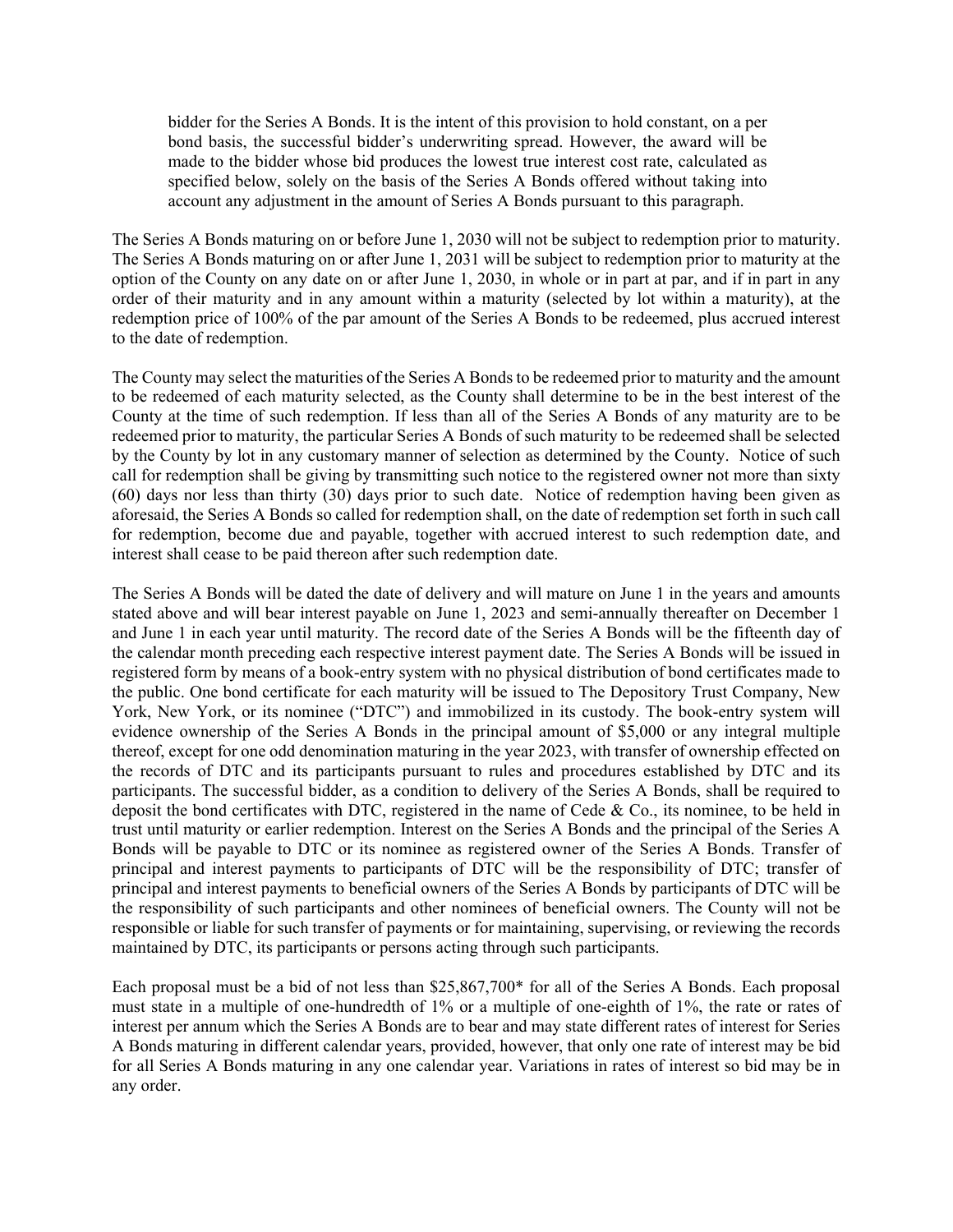Each written proposal must be enclosed in a sealed envelope and should be marked on the outside "Proposal for Various Purposes Serial Bonds – 2022 Series A", and be addressed as follows to the Sale Officer, viz.: Hon. Susan A. Rizzo, County Comptroller, Albany County, New York, c/o Capital Markets Advisors, LLC, 11 Grace Avenue, Suite 308, Great Neck, New York 11021.

As a condition precedent to the consideration of this proposal, a good faith deposit (the "Deposit") in the amount of \$258,680 is required for each bid to be considered. Such Deposit may be in the form of: (1) a certified or cashier's check payable to the order of "Albany County, New York," or (2) a wire transfer in accordance with instructions set forth herein. If a wire transfer is used, it must be sent to the account so designated by the County for such purpose, not later than 10:00 A.M. on the date of the sale and the wire reference number must be provided on the "Proposal for Series A Bonds" when the bid is submitted. Bidders must contact Capital Markets Advisors, LLC, 11 Grace Avenue, Suite 308, Great Neck, New York 11021 (telephone: 516-487-9817), the County's municipal advisor (the "Municipal Advisor"), no later than 24 hours prior to the bid opening to obtain the County's wire instructions. The County shall not incur any liability from delays of or interruptions in the receipt of the Deposit by fed wire or return of the Deposit to any unsuccessful bidder. Under no circumstances shall interest accrue on the Deposit occasioned by a delay in the return of the Deposit to any unsuccessful bidder. No interest on the Deposit will accrue to the successful bidder. The Deposit will be applied to the purchase price of the Series A Bonds.

Prospective bidders wishing to submit an electronic bid via Parity must be contracted customers of Parity. Prospective bidders who do not have a contract with Parity must call (212) 849-5021 to become a customer. By submitting an electronic bid for the Series A Bonds, a bidder represents and warrants to the County that such bidder's bid for the purchase of the Series A Bonds is submitted for an on behalf of such prospective bidder by an officer or agent who is duly authorized to bind the bidder to a legal, valid and enforceable contract for the purchase of the Series A Bonds.

Each prospective bidder who wishes to submit electronic bids shall be solely responsible to register to bid via Parity. Each qualified prospective bidder shall be solely responsible to make necessary arrangements to access Parity for purposes of submitting its bid in a timely manner and in compliance with the requirements of this Notice of Sale. Neither the County nor Parity shall have any duty or obligation to undertake such registration to bid for any prospective bidder or to provide or assure such access to any qualified prospective bidder, and neither the County nor Parity shall be responsible for a bidder's failure to register to bid or for proper operation of, or have any liability for any delays or interruptions of, or any damages caused by Parity. The County is using Parity as a communications mechanism, and not as the County's agent, to conduct the electronic bidding for the County's bonds. The County is not bound by any advice or determination of Parity as to whether any bid complies with the terms of this Notice of Sale. All costs and expenses incurred by prospective bidders in connection with their registration and submission of bids via Parity are the sole responsibility of the bidders, and the County is not responsible, directly or indirectly, for any such costs or expenses. If a prospective bidder encounters any difficulty in registering to bid, or submitting or modifying a bid for the Series A Bonds, it should telephone Parity and notify the County's municipal advisor, Capital Markets Advisors, LLC at (516) 487-9817 (provided that the County shall have no obligation to take any action whatsoever upon receipt of such notice).

If any provisions of this Notice of Sale shall conflict with information provided by Parity, as approved provider of electronic bidding services, the provisions of this Notice of Sale shall control. Further information about Parity, including any fee charged, may be obtained from Parity at (212) 849-5021. The time maintained by Parity shall constitute the official time with respect to all bids submitted.

Unless all bids are rejected, the Series A Bonds will be awarded to the bidder complying with the terms of sale and offering to purchase the Series A Bonds at the lowest true interest cost over the life of the issue. In the event the County receives two or more bids specifying the same lowest true interest cost, then the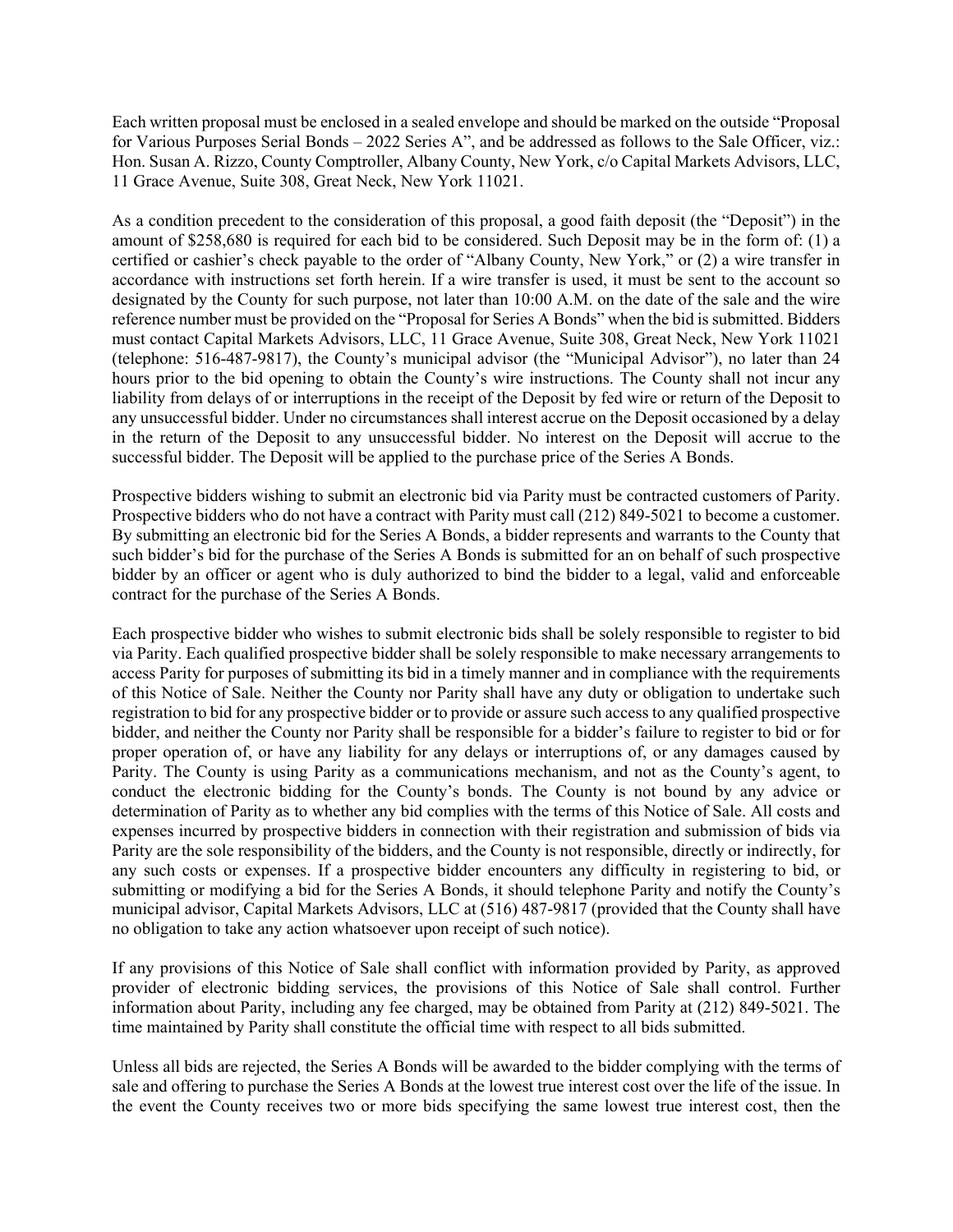successful bidder shall be selected by the County Comptroller by lot from among all said bidders. True interest cost shall be determined for each bid by doubling the semi-annual interest rate, compounded semiannually, necessary to discount all interest and principal payments from the payment dates thereof to the dated date of the Series A Bonds, so that the sum of the present value of said payments equals the price bid, such price bid excluding interest accrued to the date of delivery. The true interest cost shall be calculated from the dated date of the Series A Bonds. The successful bidder must also pay an amount equal to the interest on the Series A Bonds, if any, accrued to the date of payment of the purchase price. No interest will be allowed on the good faith deposit.

Notwithstanding anything herein to the contrary, the County reserves the right to waive any technical defects, omissions or other deficiency in the form of any proposal submitted for consideration.

Award of the Series A Bonds to a successful bidder, or rejection of any bids, is expected to be made promptly after opening of the bids, but a successful bidder may not withdraw his proposal until after 5:00 o'clock P.M. (Prevailing Time) of the day of such bid-opening and then only if such award has not been made prior to the withdrawal. The successful bidder will be promptly notified of the award to him, and if he refuses or neglects to pay the agreed price of the Series A Bonds less the amount deposited by him, the amount deposited by him shall be forfeited to and retained by the County as liquidated damages for such neglect or refusal.

The right is reserved to reject all bids and any bid not complying with the terms of this notice will be rejected.

The County has applied for commitments from several bond insurers for policies of municipal bond insurance with respect to the Series A Bonds. Notice of the issuance of commitments for policies of municipal bond insurance with respect to the Series A Bonds will be given before the sale. Bidders may elect to bid for the Series A Bonds with or without a policy of bond insurance. If the successful bidder has elected to bid for the Series A Bonds with a policy of bond insurance, such successful bidder must agree to pay the premium for such insurance and any rating agency fees associated with such insurance on or before the date of delivery of the Series A Bonds which amount will be in accordance with the purchase contract.

The Series A Bonds will be executed and delivered in escrow to DTC on or about June 6, 2022. The Series A Bonds shall be paid for in Federal Funds or other funds available for immediate credit through the facilities of DTC in Jersey City, New Jersey on or about June 7, 2022, or at such other place and time as may be agreed upon with the successful bidder.

THE COUNTY RESERVES THE RIGHT TO CHANGE THE DATE AND/OR TIME FOR THE OPENING OF BIDS. NOTICE OF ANY SUCH CHANGE SHALL BE PROVIDED NOT LESS THAN ONE HOUR PRIOR TO THE TIME SET FORTH ABOVE FOR THE OPENING OF BIDS BY MEANS OF A SUPPLEMENTAL NOTICE OF BOND SALE TO BE TRANSMITTED OVER THE THOMSON MUNICIPAL NEWSWIRE.

The population of the County, as shown by the 2020 U.S. Census Bureau estimates, is 314,848. The debt statement to be filed pursuant to Section 109.00 of the Local Finance Law in connection with the sale of the Series A Bonds, prepared as of May 17, 2022, will show the five year average full valuation of real property subject to taxation by the County to be \$27,615,543,504 its debt limit to be \$1,933,088,045 and its total net indebtedness (exclusive of the Series A Bonds) to be \$258,380,000.

As a condition to the successful bidder's obligation to accept delivery of and pay for the Series A Bonds, the successful bidder will be furnished, without cost, the following, dated as of the date of the delivery of and payment for the Series A Bonds: (1) a certificate of the County Comptroller of the County certifying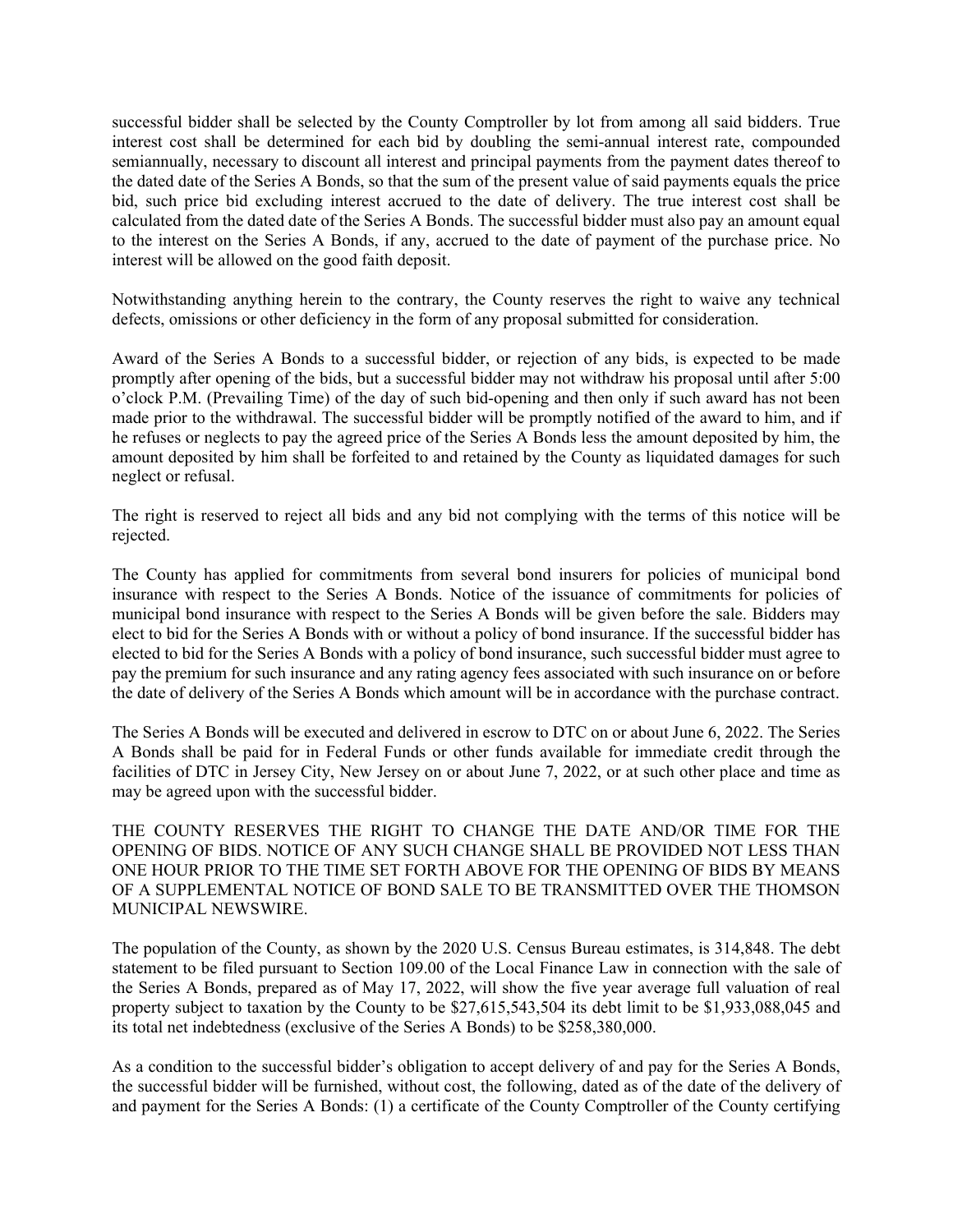that (a) as of the date of the Official Statement furnished by the County in relation to said Series A Bonds, said Official Statement did not contain any untrue statements of a material fact or omit to state a material fact necessary to make the statements therein, in the light of the circumstances under which they were made, not misleading, subject to the condition that while information in said Official Statement obtained from sources other than the County is not guaranteed as to accuracy, completeness or fairness, the County Comptroller has no reason to believe and does not believe that such information is materially inaccurate or misleading, and (b) to the knowledge of the County Comptroller, since the date of said Official Statement, there have been no material transactions not in the ordinary course of affairs entered into by the County and no material adverse changes in the general affairs of the County or in its financial condition as shown in said Official Statement other than as disclosed or contemplated by said Official Statement, (2) a Closing Certificate, evidencing receipt for the proceeds of the Series A Bonds and a signature certificate, which will include a statement that no litigation is pending or, to the knowledge of the signers, threatened affecting the validity, issuance or delivery of the Series A Bonds, (3) a tax compliance certificate executed on behalf of the County which includes, among other things, covenants, relating to compliance with the Internal Revenue Code of 1986, as amended (the "Code"), with the owners of the Series A Bonds that the County will, among other things, (a) take all actions on its part necessary to cause interest on the Series A Bonds not to be includable in the gross income of the owners thereof for federal income tax purposes, including, without limitation, restricting, to the extent necessary, the yield on investments made with the proceeds of the Series A Bonds and investment earnings thereof, making required payments to the federal government, if any, and maintaining books and records in a specified manner, where appropriate, and (b) refrain from taking action which would cause interest on the Series A Bonds to be includable in the gross income of the owners thereof for federal income tax purposes, including, without limitation, refraining from spending the proceeds of the Series A Bonds and investment earnings thereon on certain specified purposes, and (4) the approving opinion of Hodgson Russ LLP, Albany, New York, bond counsel ("Bond Counsel"), to the effect that the Series A Bonds are valid and legally binding general obligations of the County for which the County has pledged its faith and credit and, unless paid from other sources, all the taxable real property within the County is subject to the levy of ad valorem real estate taxes to pay the Series A Bonds and interest thereon, without limitation as to rate or amount (subject to the limitations of Chapter 97 of the 2011 Laws of New York).

In the opinion of Bond Counsel, interest on the Series A Bonds is excluded from gross income for federal income tax purposes and is not an item of tax preference for purposes of the federal alternative minimum tax imposed on individuals and corporations, with certain exceptions described in the body of the Official Statement prepared by the County in connection with the sale of the Series A Bonds, and such interest is exempt from New York State and New York City personal income taxes.

The Series A Bonds will not be designated by the County as "qualified tax-exempt obligations" pursuant to the provisions of Section 265 of the Code.

CUSIP identification numbers will be printed on the Series A Bonds if Bond Counsel is provided with such numbers by the close of business on the date of sale of the Series A Bonds, but neither the failure to print such number on any Series A Bond nor any error with respect thereto shall constitute cause for a failure or refusal by the successful bidder thereof to accept delivery of and pay for the Series A Bonds in accordance with the terms of the purchase contract. All expenses in relation to the printing of CUSIP numbers on the Series A Bonds shall be paid for by the County, provided, however, that the CUSIP Service Bureau charge for the assignment of said numbers shall be the responsibility of and shall be paid for by the successful bidder.

The Official Statement dated May 17, 2022 relating to the Series A Bonds is in a form "deemed final" for purposes of SEC Rule 15c2-12 (the "Rule") , except for the omission therefrom of those items allowable under said Rule.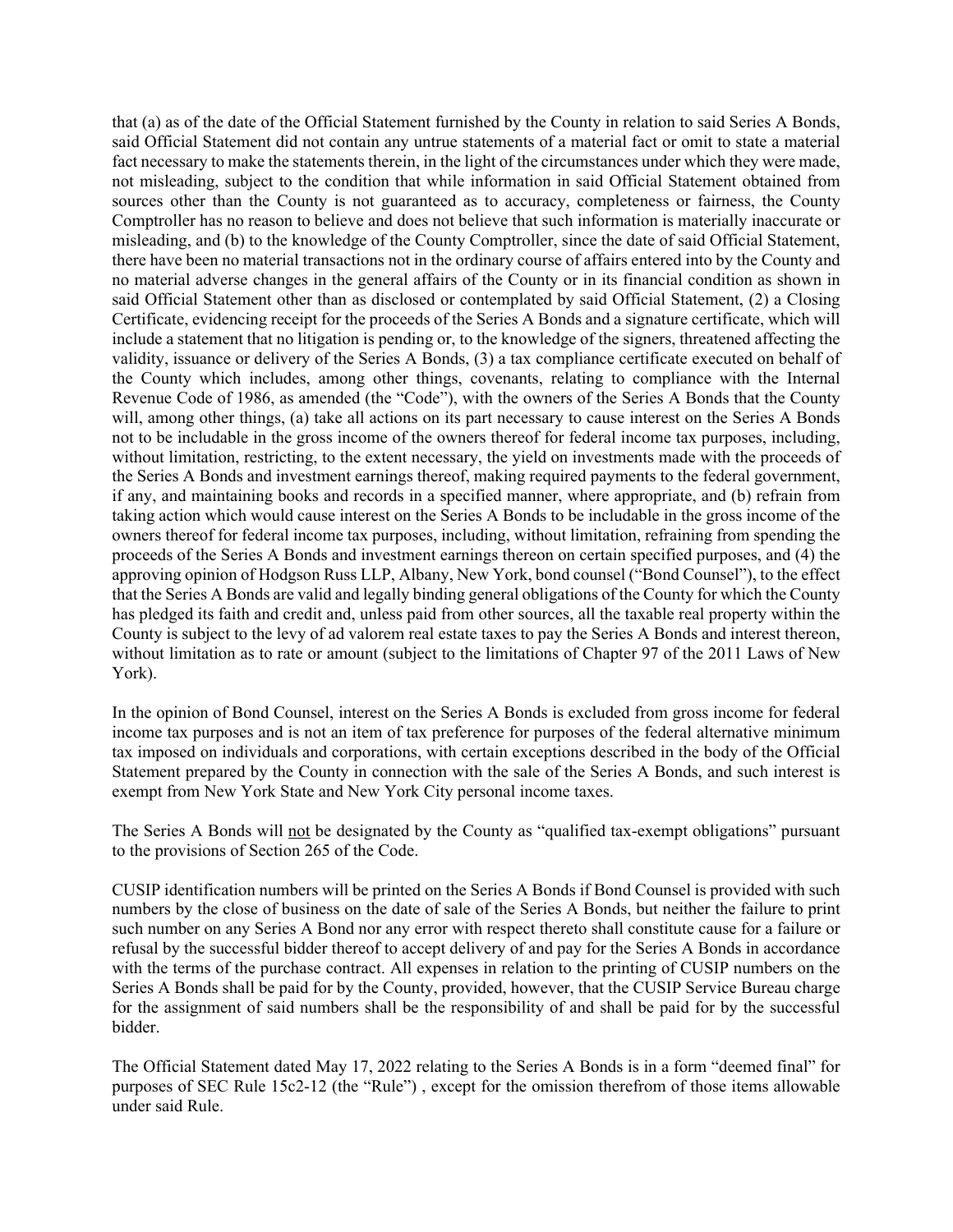Any party executing and delivering a bid for the Series A Bonds agrees, if its bid is accepted by the County, to provide to the County in writing, within two business days after the date of such award, all information which said successful bidder determines is necessary for it to comply with the Rule, including all necessary pricing and sale information, information with respect to the purchase of bond insurance, if any, and underwriter identification. Within five business days following receipt by the County thereof, the County will furnish to the successful bidder, in reasonable quantities as requested by the successful bidder, copies of said Official Statement, updated as necessary, and supplemented to include said information. Failure by the successful bidder to provide such information will prevent the County from furnishing such Official Statement as described above. The County shall not be responsible or liable in any manner for the successful bidder's determination of information necessary to comply with the Rule or for the accuracy of any such information provided by the successful bidder or for failure to furnish such Official Statements as described above which results from a failure by the successful bidder to provide the aforementioned information within the time specified. Acceptance by the successful bidder of such final Official Statements shall be conclusive evidence of the satisfactory completion of the obligation of said County with respect to the preparation and delivery thereof.

By submitting a bid, each bidder is certifying that its bid is a firm offer to purchase the Series A Bonds, is a good faith offer which the bidder believes reflects current market conditions, and is not a "courtesy bid" being submitted for the purpose of assisting in meeting the competitive sale requirements relating to the establishment of the "issue price" of the Series A Bonds pursuant to Section 148 of the Code, including the requirement that bids be received from at least three (3) underwriters of municipal bonds who have established industry reputations for underwriting new issuances of municipal bonds (the "Competitive Sale Requirements"). The Municipal Advisor will advise the successful bidder if the Competitive Sale Requirements were met at the same time it notifies the successful bidder of the award of the Series A Bonds. Bids will not be subject to cancellation in the event that the Competitive Sale Requirements are not satisfied.

The successful bidder shall, within one (1) hour after being notified of the award of the Series A Bonds, advise the Municipal Advisor by electronic or facsimile transmission of the reasonably expected initial public offering price or yield of each maturity of the Series A Bonds (the "Initial Reoffering Prices") as of the date of the award.

By submitting a bid, the successful bidder agrees (unless the successful bidder is purchasing the Series A Bonds for its own account and not with a view to distribution or resale to the public) that if ten percent of each maturity of the Series A Bonds (as hereinafter defined) is not sold on the Sale Date and if the Competitive Sale Requirements are not met, it will elect and satisfy either option (1) or option (2) described below. Such election must be made on the bid form submitted by each bidder.

For purposes of the "hold the price" or "follow the price" requirement described below, a "maturity" refers to Series A Bonds that have the same interest rate, credit and payment terms.

(1) Hold the Price. The successful bidder:

 (a) will make a bona fide offering to the public of all of the Series A Bonds at the Initial Reoffering Prices and provide Bond Counsel with reasonable supporting documentation, such as a copy of the pricing wire or equivalent communication, the form of which is acceptable to Bond Counsel,

 (b) will neither offer nor sell to any person any Series A Bonds within a maturity at a price that is higher, or a yield that is lower, than the Initial Reoffering Price of such maturity until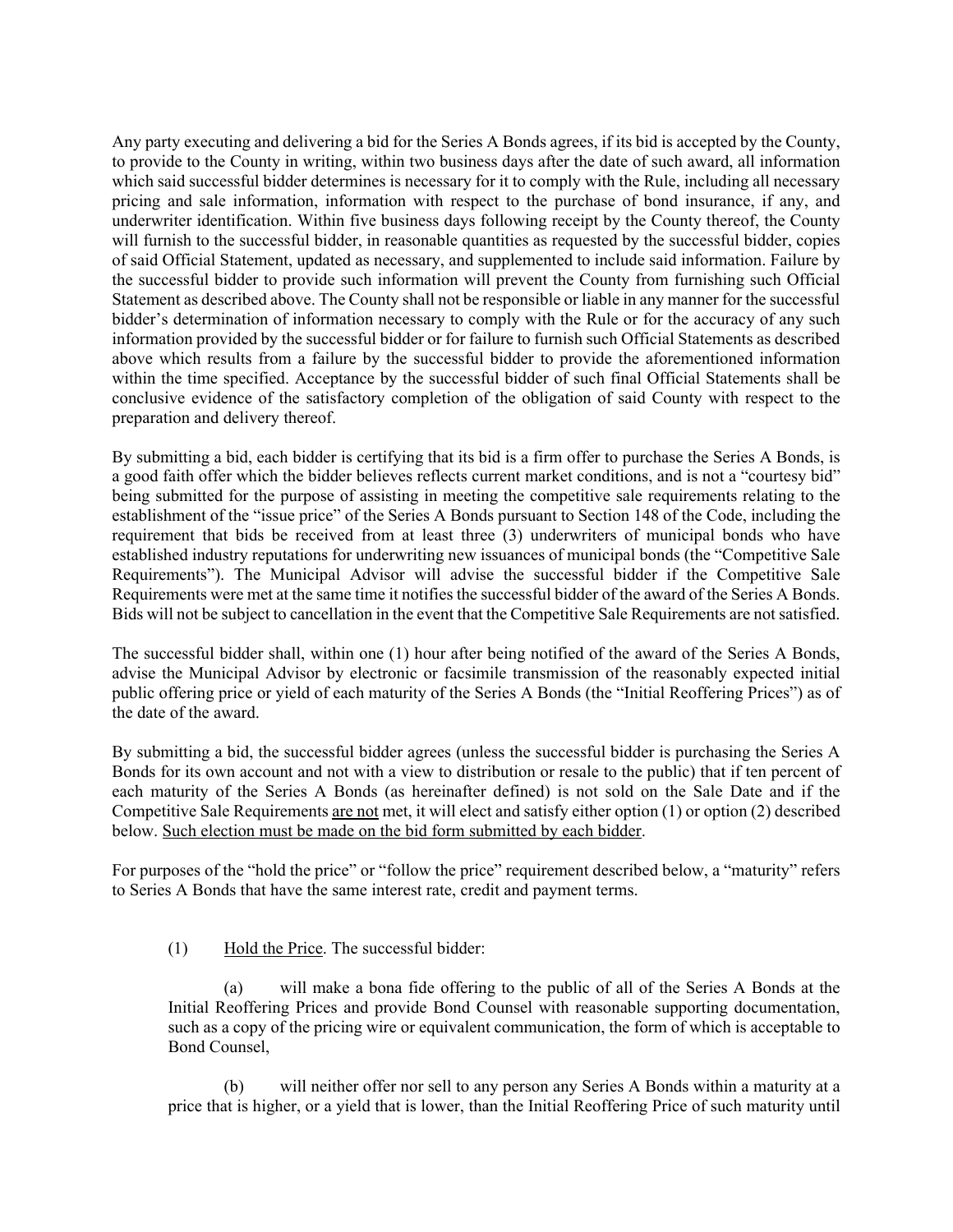the earlier of (i) the date on which the successful bidder has sold to the public at least ten percent of the Series A Bonds of such maturity at a price that is no higher, or a yield that is no lower, than the Initial Reoffering Price of such maturity or (ii) the close of business on the 5th business day after the date of the award of the Series A Bonds, and

 (c) has or will include within any agreement among underwriters, any selling group agreement and each retail distribution agreement (to which the successful bidder is a party) relating to the initial sale of the Series A Bonds to the public, together with the related pricing wires, language obligating each underwriter to comply with the limitations on the sale of the Series A Bonds as set forth above.

(2) Follow the Price. The successful bidder:

 (a) will make a bona fide offering to the public of all of the Series A Bonds at the Initial Reoffering Prices and provide the County with reasonable supporting documentation, such as a copy of the pricing wire or equivalent communication, the form of which is acceptable to Bond Counsel,

 (b) will report to the County information regarding the actual prices at which at least ten percent of the Series A Bonds within each maturity of the Series A Bonds have been sold to the public,

 (c) will provide the County with reasonable supporting documentation or certifications of such sale prices the form of which is acceptable to Bond Counsel. This reporting requirement, which may extend beyond the closing date of the Series A Bonds, will continue until such date that ten percent of each maturity of the Series A Bonds has been sold to the public, and

 (d) has or will include within any agreement among underwriters, any selling group agreement and each retail distribution agreement (to which the successful bidder is a party) relating to the initial sale of the Series A Bonds to the public, together with the related pricing wires, language obligating each underwriter to comply with the reporting requirement described above.

Regardless of whether or not the Competitive Sale Requirements were met, the successful bidder shall submit to the County a certificate (the "Issue Price Certificate"), satisfactory to Bond Counsel, prior to the delivery of the Series A Bonds stating the applicable facts as described above. The form of Issue Price Certificate is available by contacting Bond Counsel or the Municipal Advisor.

If the successful bidder has purchased the Series A Bonds for its own account and not with a view to distribution or resale to the public, then, whether or not the Competitive Sale Requirements were met, the Issue Price Certificate will recite such facts and identify the price or prices at which the purchase of the Series A Bonds was made.

For purposes of this Notice, the "public" does not include the successful bidder or any person that agrees pursuant to a written contract with the successful bidder to participate in the initial sale of the Series A Bonds to the public (such as a retail distribution agreement between a national lead underwriter and a regional firm under which the regional firm participates in the initial sale of the Series A Bonds to the public). In making the representations described above, the successful bidder must reflect the effect on the offering prices of any "derivative products" (e.g., a tender option) used by the bidder in connection with the initial sale of any of the Series A Bonds.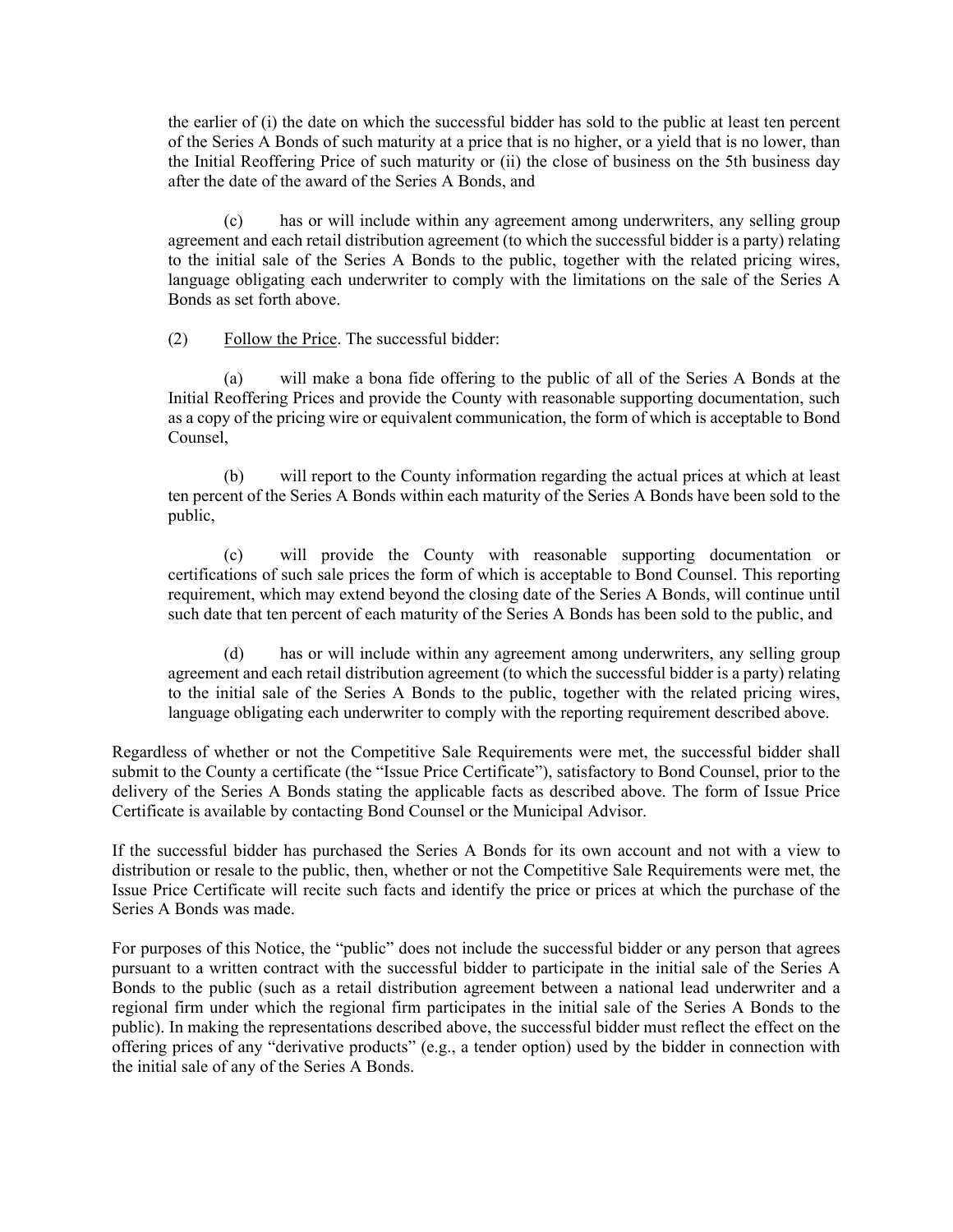Following the sale of the Series A Bonds, the successful bidder will be required to provide to the County certain information regarding the reoffering price to the public of each maturity of the Series A Bonds. The successful bidder shall furnish to the County an issue price certificate as outlined above in the provisions regarding the "issue price."

THE COUNTY, ITS MUNICIPAL ADVISOR AND BOND COUNSEL WILL BE RELYING ON THE CONTENTS OF THE ISSUE PRICE CERTIFICATE IN DETERMINING THE ARBITRAGE YIELD ON THE SERIES A BONDS.

At the time of the delivery of the Series A Bonds, the County will provide an executed copy of its "Undertaking to Provide Continuing Disclosure" (the "Undertaking") pursuant to the Rule. Refer to the Official Statement for further details regarding the Undertaking.

Requests for copies of the Official Statement of the County relating to the Series A Bonds offered hereby, additional copies of this Notice of Sale or any other additional information may be directed to Capital Markets Advisors, LLC, 11 Grace Avenue, Suite 308, Great Neck, New York 11021, Telephone: (516) 487- 9817 and Fax: (516) 487-2575.

ALBANY COUNTY

By: /s/ Susan A. Rizzo County Comptroller

Dated: May 17, 2022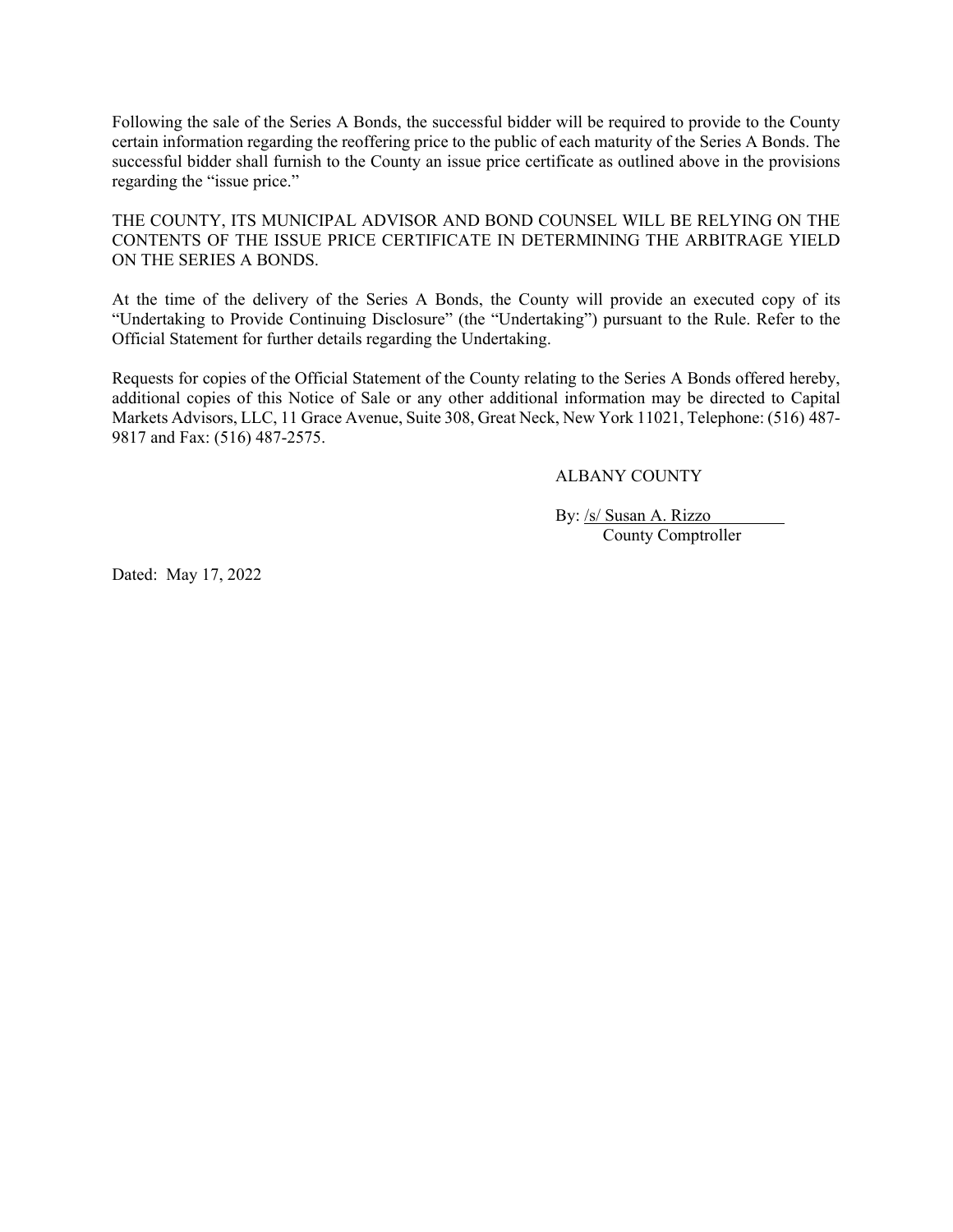#### PROPOSAL FOR SERIES A BONDS

Ms. Susan A. Rizzo County Comptroller County of Albany, New York c/o Capital Markets Advisors, LLC 11 Grace Avenue, Suite 308 Great Neck, New York 11021 Fax: (516) 487-2575

Dear Ms. Rizzo:

Subject to the provisions and in accordance with the terms of the annexed Notice of Sale dated May 17, 2022, which is hereby made a part of this Proposal, we offer to purchase all of the \$25,867,700 Various Purposes Serial Bonds – 2022 Series A of the County of Albany, New York, described in said Notice of Sale, and to pay therefor the price of \$25,867,700 plus \$ plus interest, if any, accrued on said Series A Bonds from their date to the date of their delivery, provided that the Series A Bonds maturing in the several years set forth below shall bear interest from their date until maturity at the respective rates per annum stated in the following table:

| Bonds maturing in the year 2023, at | $\frac{0}{0}$ | Bonds maturing in the year 2030, at | $\frac{0}{0}$ |
|-------------------------------------|---------------|-------------------------------------|---------------|
| Bonds maturing in the year 2024, at | $\frac{0}{0}$ | Bonds maturing in the year 2031, at | $\frac{0}{0}$ |
| Bonds maturing in the year 2025, at | $\frac{0}{0}$ | Bonds maturing in the year 2032, at | $\%$          |
| Bonds maturing in the year 2026, at | $\frac{0}{0}$ | Bonds maturing in the year 2033, at | $\frac{0}{0}$ |
| Bonds maturing in the year 2027, at | $\frac{0}{0}$ | Bonds maturing in the year 2034, at | $\%$          |
| Bonds maturing in the year 2028, at | $\frac{0}{0}$ | Bonds maturing in the year 2035, at | $\frac{0}{0}$ |
| Bonds maturing in the year 2029, at | $\frac{0}{0}$ | Bonds maturing in the year 2036, at | $\%$          |

#### **Please select one of the following:**

 We are purchasing the Series A Bonds for our own account, and not with a view to distribution or resale to the public. In the event that 10% or more of each maturity of the Series A Bonds is not sold on the Sale Date and the Competitive Sale Requirements are not met, we hereby elect to:

- $\Box$  Hold the Price
- $\Box$  Follow the Price

The bidder represents that it has an established industry reputation for underwriting new issuance of municipal bonds.

### NO ADDITION OR ALTERATION, EXCEPT AS PROVIDED ABOVE, SHOULD BE MADE TO THIS BID.

Check one of the following:

We enclose herewith a certified or cashier's check in the sum of \$258,680, made payable to the order of the County of Albany, New York, which check is to be returned to the undersigned if the bid is not accepted; otherwise to be applied as part payment for the Series A Bonds, or to be retained by the County as and for liquidated damages in case we should not take up and pay for the Series A Bonds in accordance with the terms of this Proposal.

We sent a fed wire transfer of \$258,680 to the account of the County designated for such purpose in accordance with the Notice of Sale and instructions provided by the County's Municipal Advisor. The fed wire confirmation number is at \_\_\_\_\_\_.

May 17, 2022